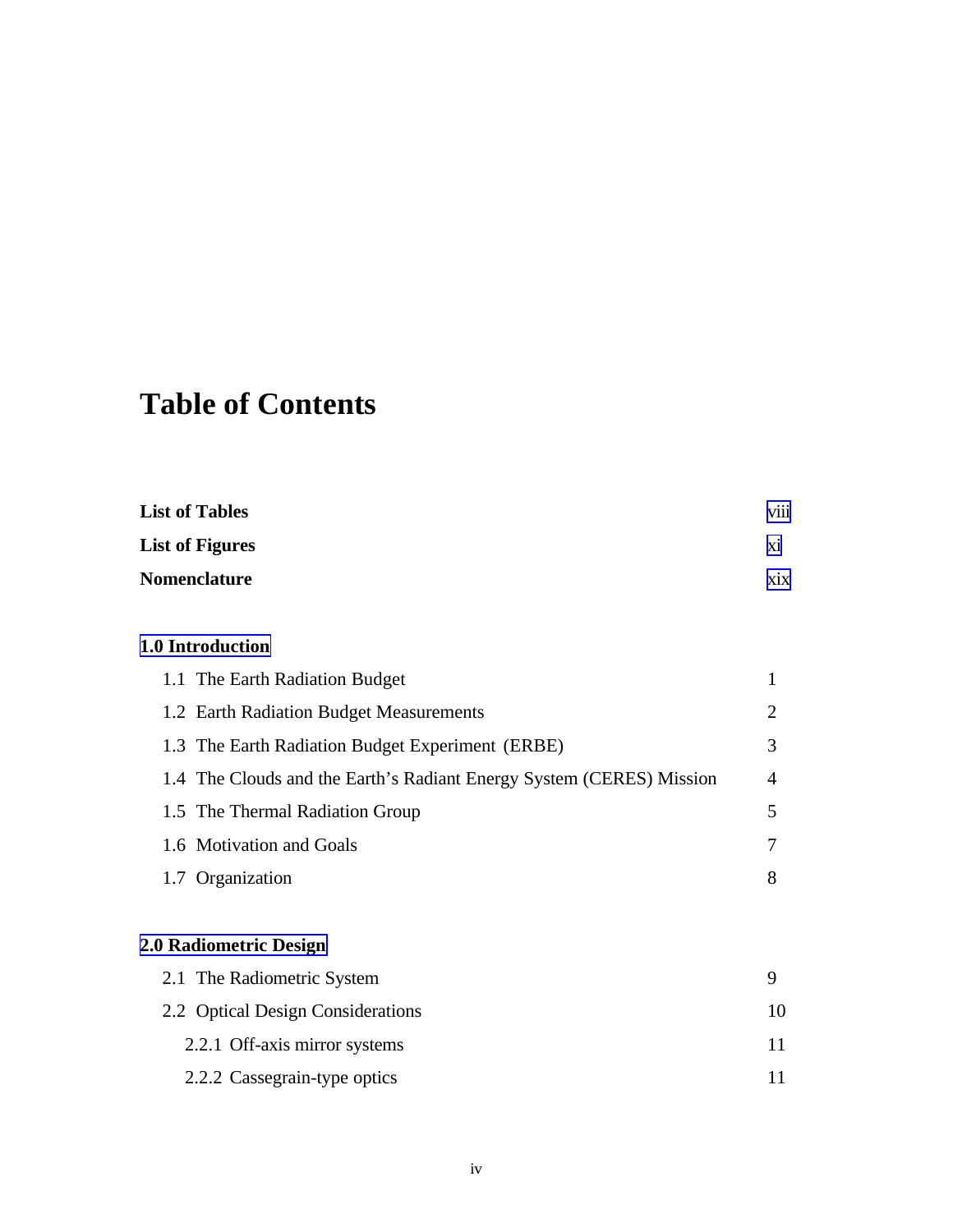| 2.3 Radiometric Bandpass Selection                                   | 12 |
|----------------------------------------------------------------------|----|
| <b>Radiometric Detectors</b><br>2.4                                  | 13 |
| 2.4.1 Thermal detectors                                              | 14 |
| 2.4.2 Photon counters                                                | 14 |
| 2.5 Sampling Criteria                                                | 15 |
| 2.5.1 Spatial versus temporal sampling rates                         | 15 |
| 2.5.2 Sampling errors                                                | 16 |
| 2.6 Signal Conditioning                                              | 17 |
| 2.7 Radiometric Calibration                                          | 17 |
| 2.7.1 Mathematical modeling                                          | 18 |
| 2.7.2 Spectral characterization                                      | 19 |
| 2.7.3 Longwave radiometric sources                                   | 20 |
| 2.7.4 Shortwave radiometric sources                                  | 21 |
| 2.8 Calculation of Top-Of-Atmosphere (TOA) Flux                      | 21 |
| 2.8.1 Inversion of filtered radiances to obtain unfiltered radiances | 21 |
| 2.8.2 Conversion of radiance to TOA flux                             | 23 |
| 2.9 Relevance to Current Effort                                      | 24 |

## **3.0 CERES Scanning Thermistor Bolometer Radiometer**

| 3.1 Instrument                      | 25 |
|-------------------------------------|----|
| 3.2 Radiometric Channels            | 27 |
| 3.3 Signal Conditioning Electronics | 29 |
| 3.3.1 Pre-amplifier                 | 29 |
| 3.3.2 Bessel filter                 | 29 |
| 3.4 Ground Calibration              | 30 |
| 3.4.1 Longwave sources              | 31 |
| 3.4.2 Shortwave sources             | 32 |
| 3.5 Inflight Calibration            | 32 |
| 3.5.1 Longwave sources              | 33 |
| 3.5.2 Shortwave sources             | 33 |
|                                     |    |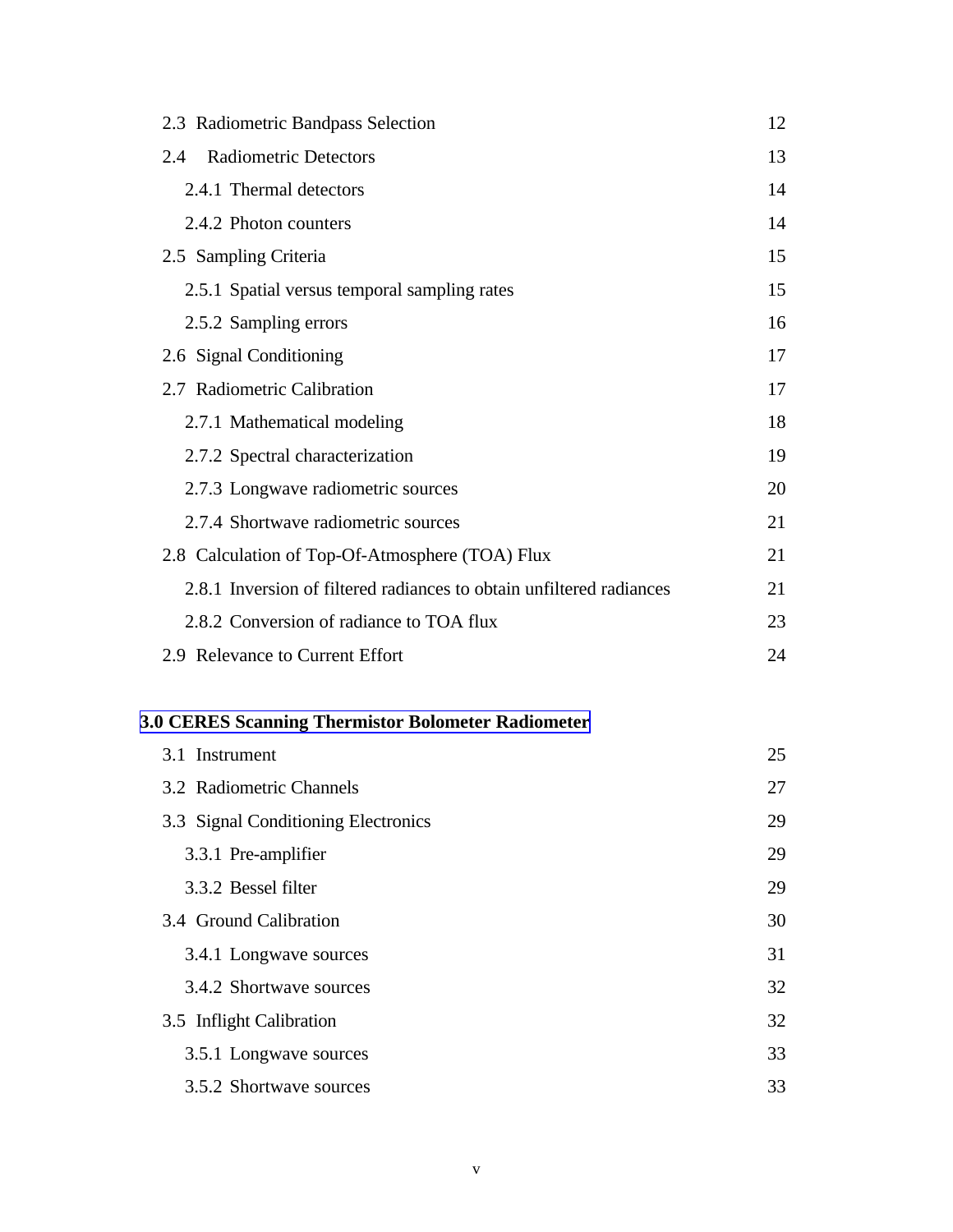## **4.0 Model Description**

| 4.1 History                                                 | 36 |
|-------------------------------------------------------------|----|
| 4.2 Optical and Radiative Model                             | 37 |
| 4.3 Thermal Diffusion Model of the Detector Module Assembly | 39 |
| 4.4 Electrical Diffusion Model                              | 41 |
| 4.5 Detector Circuit Model                                  |    |

#### **5.0 Results**

| 5.1 Detector Module Assembly Responsivity and Time Constant     |    |
|-----------------------------------------------------------------|----|
| Validation-Flight Hardware and Model                            | 45 |
| 5.2 Detector Module Assembly Time Response Function Validation- |    |
| Flight Hardware and Model                                       | 47 |
| 5.3 Radiometric Calibration                                     | 51 |
| 5.3.1 Spectral characterization implementation                  | 52 |
| 5.3.2 Calculation of instrument gains                           | 54 |
| 5.3.2.1 determination of $A_V$                                  | 55 |
| 5.3.2.2 determination of $A_s$                                  | 57 |
| 5.3.2.3 determination of $A_H$                                  | 57 |
| 5.3.2.4 determination of $A_B$                                  | 58 |
| 5.3.2.5 determination of $A_D$                                  | 59 |
| 5.4 Removal of Non First-Order Response Characteristics Through |    |
| <b>Numerical Filtering</b>                                      | 59 |
| 5.4.1 Numerical filter validation                               | 61 |
| 5.5 Determination of the Optical Point Spread Function          | 63 |
| 5.5.1 Signifigance of the blur circle                           | 65 |
| 5.5.2 Optical Point Spread Function                             | 66 |
| 5.6 Determination of the Instrument Point Spread Function       | 66 |
| 5.6.1 Mapping of the PSF on cloud imager data                   | 67 |